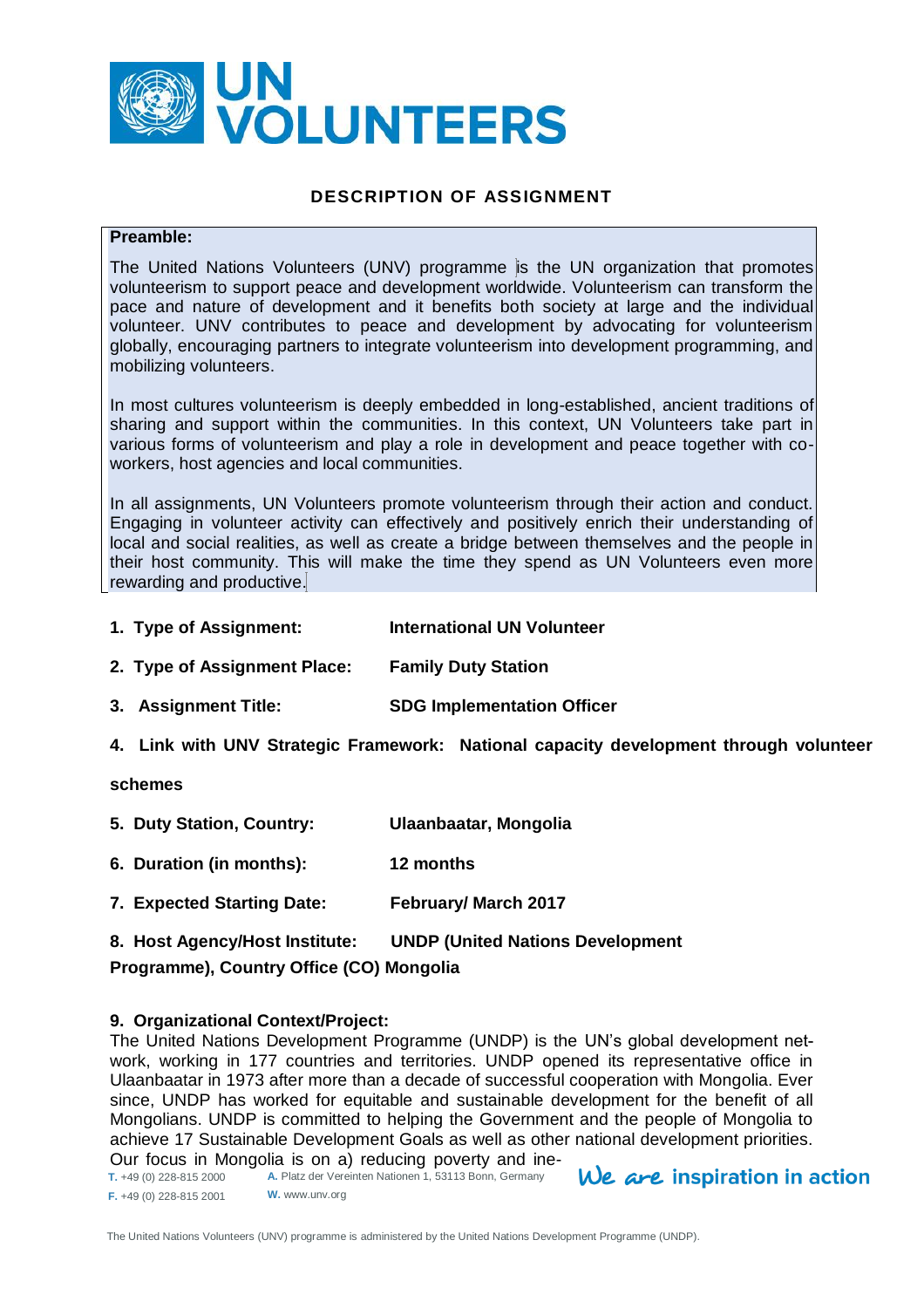

quality on the one hand, and b) reducing vulnerabilities of people caused by environmental degradation, climate change or exclusion from decision making on the other hand. We aim to do so using a whole-of-government and society approach in line with the 2030 Sustainable Development Agenda principle of 'leaving no one behind'.

UNDP is expected to commence its new 5-year Country Program in Mongolia on 1 January 2017. The main objective of the Country Program is to support Mongolia in transforming an enormous development potential of its vast mineral wealth into inclusive and sustainable growth and development. This issue is also at the core of the Mongolia Sustainable Development Vision 2030 and the 2030 Sustainable Development Agenda. In accordance with the 2030 Sustainable Development Agenda principle of 'leaving no one behind', UNDP aims to apply a whole of society approach to its Country Program implementation. To this end, UNDP will support the government of Mongolia and work with the wide range of partners in translating its Sustainable Development vision and the SDGs into concrete government policies, plans and budgets for actual implementation.

In line with this, UNDP Mongolia seeks to recruit an international UN Volunteer who will work as an SDG Implementation Officer. The UN Volunteer will provide review and analyse current policies, strategies and sectoral plans and work on the integration of the SDGs into the government planning documents, both at national and sub-national levels. Furthermore, the SDG Implementation Officer will carry out analysis of the policy trade-offs aiming to reconcile three sustainable development pillars (economic, social and environmental), their implications and medium- to long-term effects. In this specific assignment, the UN Volunteer will work closely with all UNDP country office colleagues, with the other UN agencies, with International Financial Institutions and other development partners as well as with the government of Mongolia.

## **10. Description of tasks:**

Under the direct supervision of UNDP Deputy Resident Representative, the UN Volunteer will undertake the following tasks:

- Keep abreast of the economic situation and changes in Mongolia and analyse them for their impact on the social and environmental sectors;
- Engage with the government and National Statistical Office in the localization of the SDG indicators and targets;
- Prepare background analysis and policy briefs to inform SDG target setting in Mongolia and

consultations with technical experts as well as other relevant partners (CSOs, private sector, local governments, etc.);

- Contribute to the development of the project interventions aiming to accelerate achievement of the selected SDG targets either at the national or local levels;
- Identify opportunities for UNDP technical advice regarding the SDG localization and support to Mongolia; and develop concept notes in this regard, containing but not limited to, the SDG data collection and monitoring, utilisation of big data and citi-

**T.** +49 (0) 228-815 2000 **F.** +49 (0) 228-815 2001

# We are inspiration in action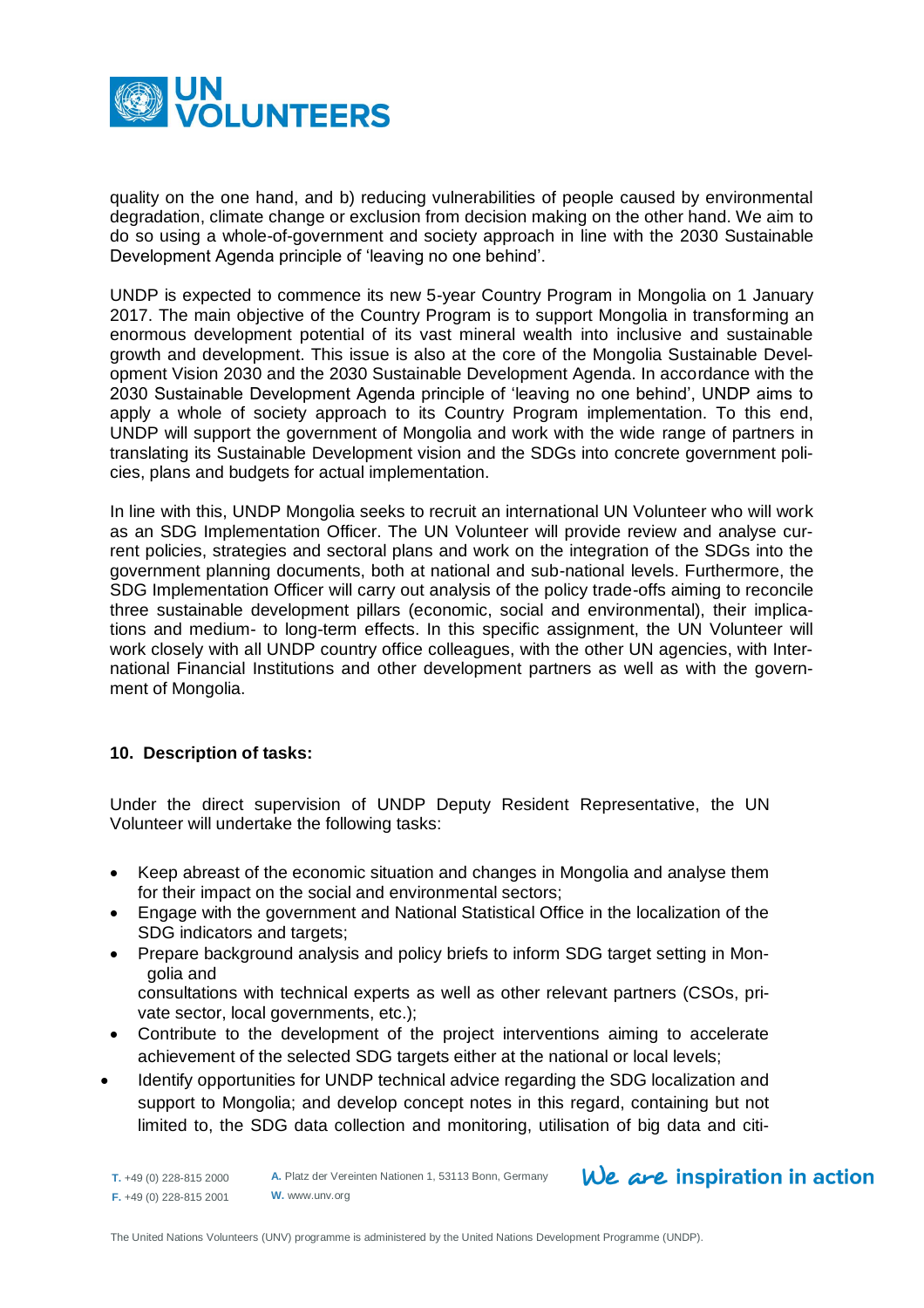

zens-generated data for the SDG monitoring, overcoming SDG indicator data gaps as relevant, financing and partnerships for SDGs;

- Assist in coordinating and delivering dialogues, workshops and conferences related to SDGs and human development;
- Engage with development partners around SDG roll out, implementation and dialogues as necessary;
- Act as a focal point for UNDP in partnership engagements with the development partners and International Financial Institutions (e.g. Asian Development Bank, World Bank Group, European Bank for Reconstruction and Development), national financial institutions (e.g. Mongolian Development Bank, Ministry of Finance, Mongolian Central Bank) and CSOs supporting implementation of SDGs in Mongolia.

Furthermore, UN Volunteers are required to:

- Strengthen their knowledge and understanding of the concept of volunteerism by reading relevant UNV and external publications and take active part in UNV activities (for instance in events that mark International Volunteer Day);
- Be acquainted with and build on traditional and/or local forms of volunteerism in the host country;
- Reflect on the type and quality of voluntary action that they are undertaking, including participation in ongoing reflection activities;
- Contribute articles/write-ups on field experiences and submit them for UNV publications/websites, newsletters, press releases, etc.;
- Assist with the UNV Buddy Programme for newly-arrived UN Volunteers;
- Promote or advise local groups in the use of online volunteering, or encourage relevant local individuals and organizations to use the UNV Online Volunteering service whenever technically possible.

# **11. Results/Expected Outputs:**

- Regular updates to CO management team on progress in the roll out and implementation of SDGs in Mongolia;
- Provision of SDG-related analysis into ongoing projects;
- Development of concept notes and briefs as applicable and guided by senior management;
- The development of capacity through coaching, mentoring and formal on-the-job training, when working with (including supervising) national staff or (non-) governmental counterparts, including Implementing Partners (IPs);
- Age, Gender and Diversity (AGD) perspective is systematically applied, integrated and documented in all activities throughout the assignment
- The development of capacity through coaching, mentoring and formal on-the-job training, when working with (including supervising) national staff or (non-) governmental counterparts, including Implementing Partners (IPs);
- Age, Gender and Diversity (AGD) perspective is systematically applied, integrated and documented in all activities throughout the assignment
- We are inspiration in action **A.** Platz der Vereinten Nationen 1, 53113 Bonn, Germany **T.** +49 (0) 228-815 2000 **F.** +49 (0) 228-815 2001 **W.** www.unv.org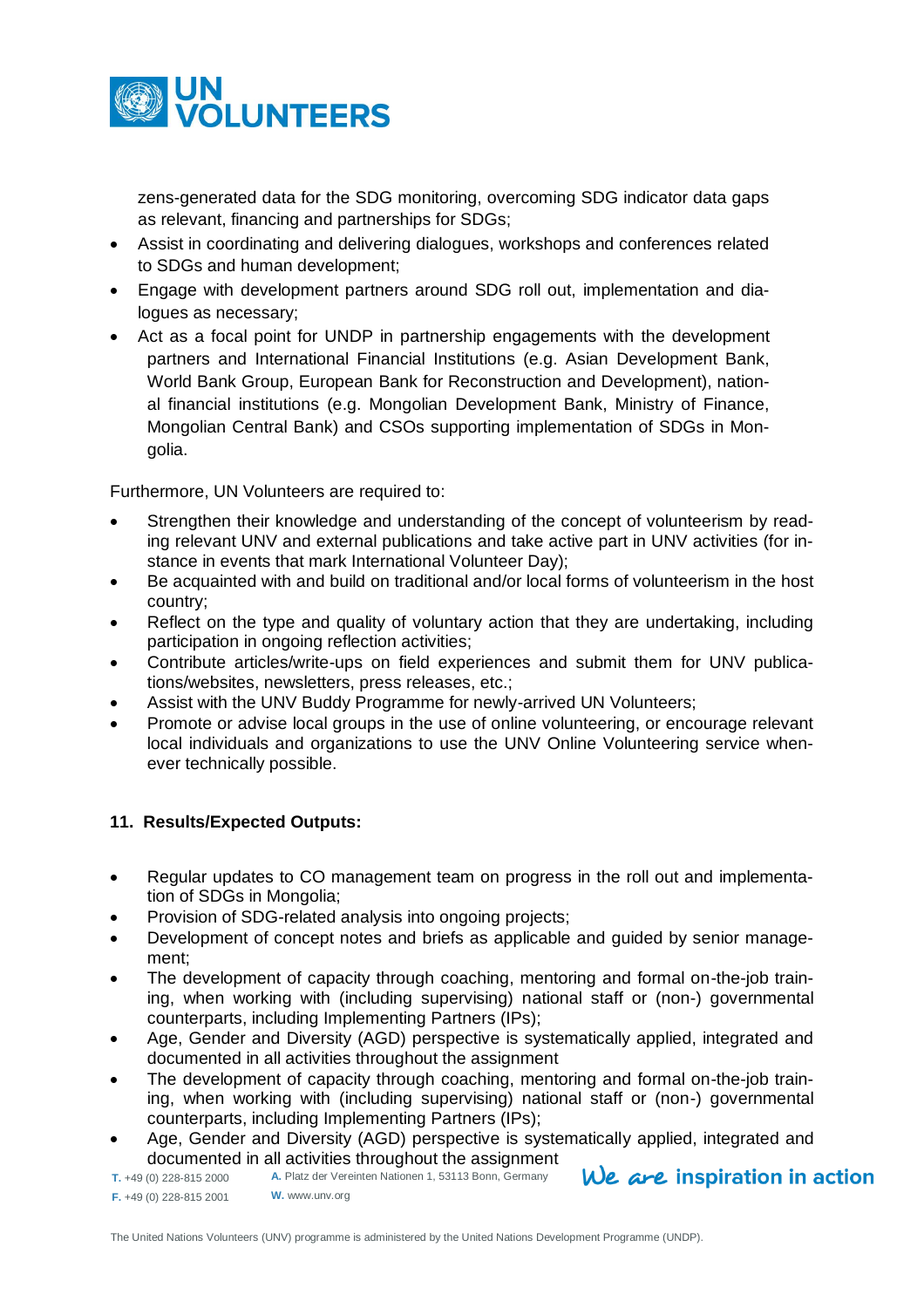

 A final statement of achievements towards volunteerism for peace and development during the assignment, such as reporting on the number of volunteers mobilized, activities participated in and capacities developed

#### **12. Qualifications/Requirements:**

#### **A) Qualifications, skills, experience:**

**Degree level:** Master's degree

**Type of Degree:** Internationally recognized post-graduate (Masters) level degree in Econmics or other similar degrees

#### **Years of work experience:**

- At least 2 years of practical work experience in providing economic and/or policy analysis;
- Excellent analytical and data collection skills and demonstrated ability to produce knowledge products;
- Good grasp of sustainable development issues in Asia and transition economies;
- Ideally knowledge of the extractive industries sector and its economic, social and environmental implications;
- Excellent interpersonal skills and demonstrated aptitude to work in an international, multicultural and collaborative environment;

**Language (s),** Fluency in oral and written English;

#### **Driving license required: not applicable**

#### **Computer skills:**

Competent in the use of standard office tools (Word, Excel, Power Point).

#### **B) Competencies and values:**

• Integrity and professionalism: demonstrated expertise in area of specialty and ability to apply good judgment; high degree of autonomy, personal initiative and ability to take ownership; willingness to accept wide responsibilities and ability to work independently under established procedures in a politically sensitive environment, while exercising discretion, impartiality and neutrality; ability to manage information objectively, accurately and confidentially; responsive and client-oriented.

**T.** +49 (0) 228-815 2000 **F.** +49 (0) 228-815 2001 **A.** Platz der Vereinten Nationen 1, 53113 Bonn, Germany **W.** www.unv.org

# We are inspiration in action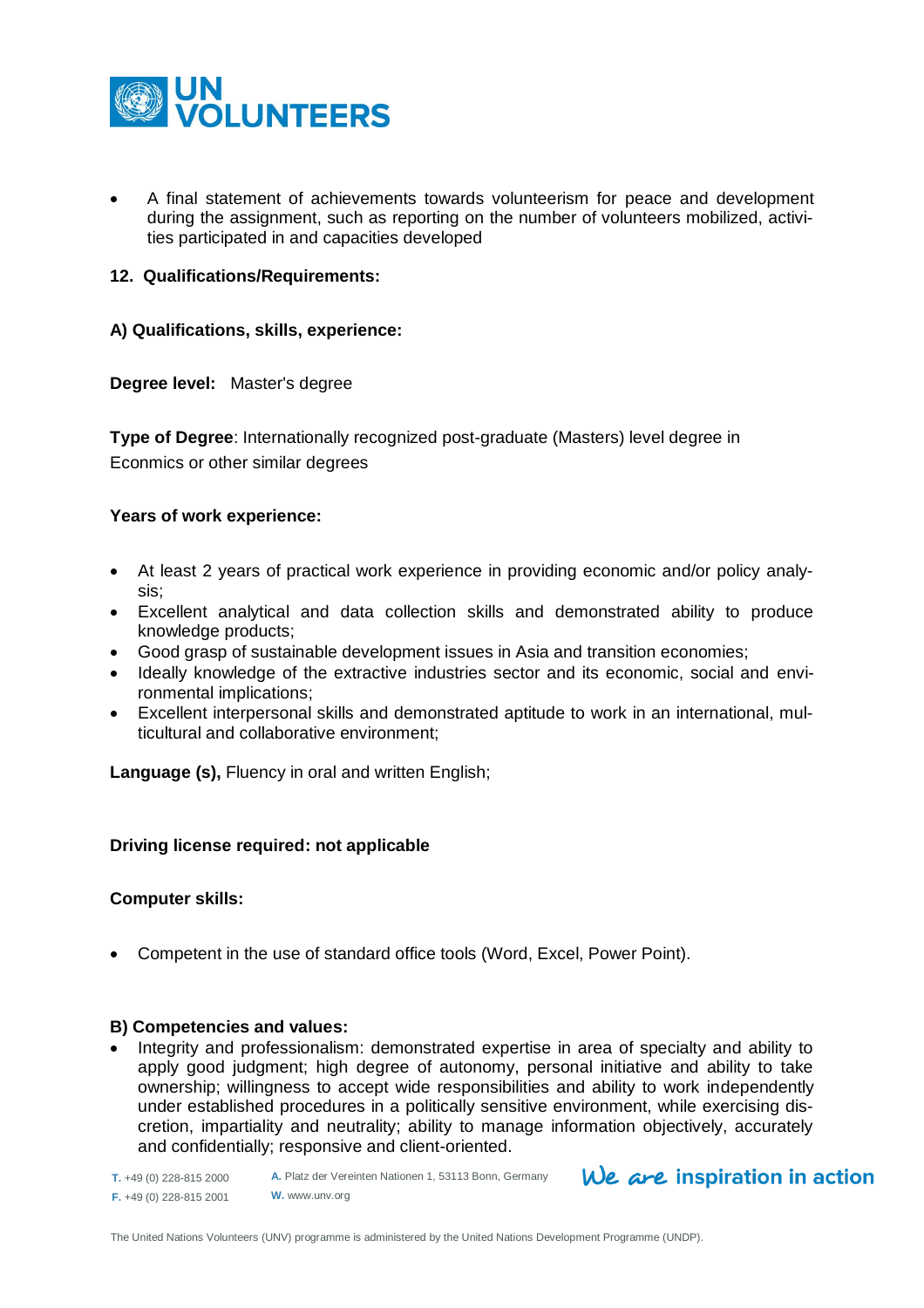

- Accountability: mature and responsible; ability to operate in compliance with organizational rules and regulations.
- Commitment to continuous learning: initiative and willingness to learn new skills and stay abreast of new developments in area of expertise; ability to adapt to changes in work environment.
- Planning and organizing: effective organizational and problem-solving skills and ability to manage a large volume of work in an efficient and timely manner; ability to establish priorities and to plan, coordinate and monitor (own) work; ability to work under pressure, with conflicting deadlines, and to handle multiple concurrent projects/activities.
- Teamwork and respect for diversity: ability to operate effectively across organizational boundaries; ability to establish and maintain effective partnerships and harmonious working
- relations in a multi-cultural, multi-ethnic environment with sensitivity and respect for diversity and gender;
- Communication: proven interpersonal skills; good spoken and written communication skills, including ability to prepare clear and concise reports; ability to conduct presentations, articulate options and positions concisely; ability to make and defend recommendations; ability to communicate and empathize with staff (including national staff), military personnel, volunteers, counterparts and local interlocutors coming from very diverse backgrounds; ability to maintain composure and remain helpful towards the staff, but objective, without showing personal interest; capacity to transfer information and knowledge to a wide range of different target groups;
- Flexibility, adaptability, and ability and willingness to operate independently in austere, remote and potentially hazardous environments for protracted periods, involving physical hardship and little comfort, and including possible extensive travel within the area of operations; willingness to transfer to other duty stations within area of operations as may be necessary;
- Genuine commitment towards the principles of voluntary engagement, which includes solidarity, compassion, reciprocity and self-reliance; and commitment towards the UN core values.

## **13. Living Conditions:**

Mongolia is located in the heart of the Asian continent and covers an area of 1,566,500 square kilometers. Mongolia's climate is extreme continental - an extreme climate with seven to nine months where the mean temperature remains below freezing point. Higher temperatures occur for two or three months in summer. The winter months begin from October and last until mid-April. The coldest months are from mid-December to the end of February or mid-March when the temperature drops to below zero to minus 20 degrees centigrade and occasionally even lower. The spring is usually characterized by violent dust storms, gusty winds and constant changes in pressure. Social, economic and health situation are the main factors that affect the security situation in Mongolia while it is generally a peaceful country without any security phase.

Ulaanbaatar, the capital of Mongolia, has an official population of about 850 thousand accounting for more than one third of the country's population. Unofficially the population is higher with growing urban poverty. The official language,

**T.** +49 (0) 228-815 2000 **F.** +49 (0) 228-815 2001 **A.** Platz der Vereinten Nationen 1, 53113 Bonn, Germany **W.** www.unv.org

 $We$  are inspiration in action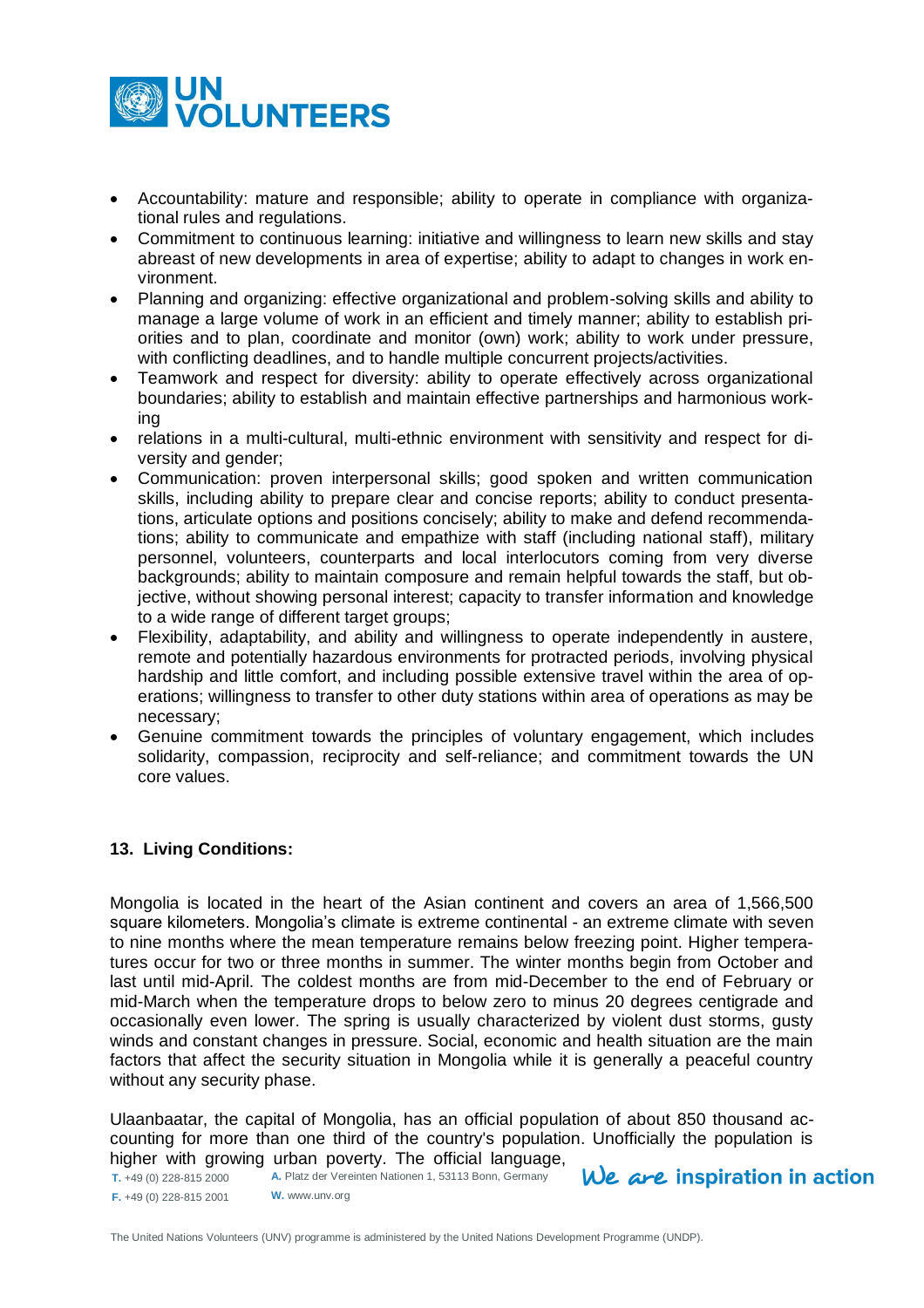

Mongolian, is spoken and understood throughout the country, while Kazakh is spoken by a minority in Western Mongolia. Russian is extensively spoken and English is becoming more popular in urban areas. Ulaanbaatar has fairly good international flight and train connections. With regular flights every day operated by four different airlines, travel by air is the most convenient and fastest means of travel to and from Ulaanbaatar. The Trans-Siberian and Trans-Mongolian trains connect Ulaanbaatar with Europe and Asia. All important locations in the country are accessible by air and road.

There are no immunization and or vaccination requirements for people entering Mongolia. International telephone, internet and fax services work well in Ulaanbaatar. There are several cellular telephone operator companies. Internet service is very popular in Ulaanbaatar at reasonable rates and wireless facilities are available in many locations.

Foreigners can rent fully furnished apartments in any part of the city. Medical and dental services are available for international personnel in Ulaanbaatar. There is UN Dispensary at the UN House where most of UN Agencies are located including UNDP, UNV, UNICEF, UNFPA, ILO, FAO, IOM, UNAIDS and UNDSS. WHO is located outside UN House.

## **14. Conditions of Service for international UN Volunteers:**

The duration of your assignment is 12 months.

A volunteer receives a Volunteer Living Allowance (VLA) which is composed of the Monthly Living Allowance (MLA) and a Family Allowance (FA) for those with dependents (maximum three).

The Volunteer Living Allowance (VLA) is paid at the end of each month to cover housing, utilities, transportation, communications and other basic needs. The VLA can be computed by applying the Post-Adjustment Multiplier (PAM) to the VLA base rate of US\$ 1,571. The VLA base rate is a global rate across the world, while the PAM is duty station/countryspecific and fluctuates on a monthly basis according to the cost of living. This method ensures that international UN Volunteers have comparable purchasing power at all duty stations irrespective of varying costs of living. The PAM is established by the International Civil Service Commission (ICSC) and is published at the beginning of every month on the ICSC website [\(http://icsc.un.org\)](http://icsc.un.org/). For example, if the PAM for the current month is 54.6%, then the VLA for that month will be (US\$ 1,571 x 54,6 /100) + 1,571= US\$ 2,429. Moreover, a Family Allowance (FA) is added in accordance with the number of recognized dependents: US\$ 250 if the UN Volunteer has 1 recognized dependent, and US\$ 450 if the UN Volunteer has 2 or more recognized dependents. Accordingly, the VLA per month for October 2016 will be US\$ 2,124 for a volunteer without dependent; US\$ 2,373 for a volunteer with one recognized dependent and US\$ 2,573 for a volunteer with two or more recognized dependents.

In non-family duty stations that belong to hardship categories D or E, as classified by the ICSC, international UN Volunteers receive a Well-Being Differential (WBD) on a monthly basis.

**T.** +49 (0) 228-815 2000 **F.** +49 (0) 228-815 2001 **A.** Platz der Vereinten Nationen 1, 53113 Bonn, Germany **W.** www.unv.org

We are inspiration in action